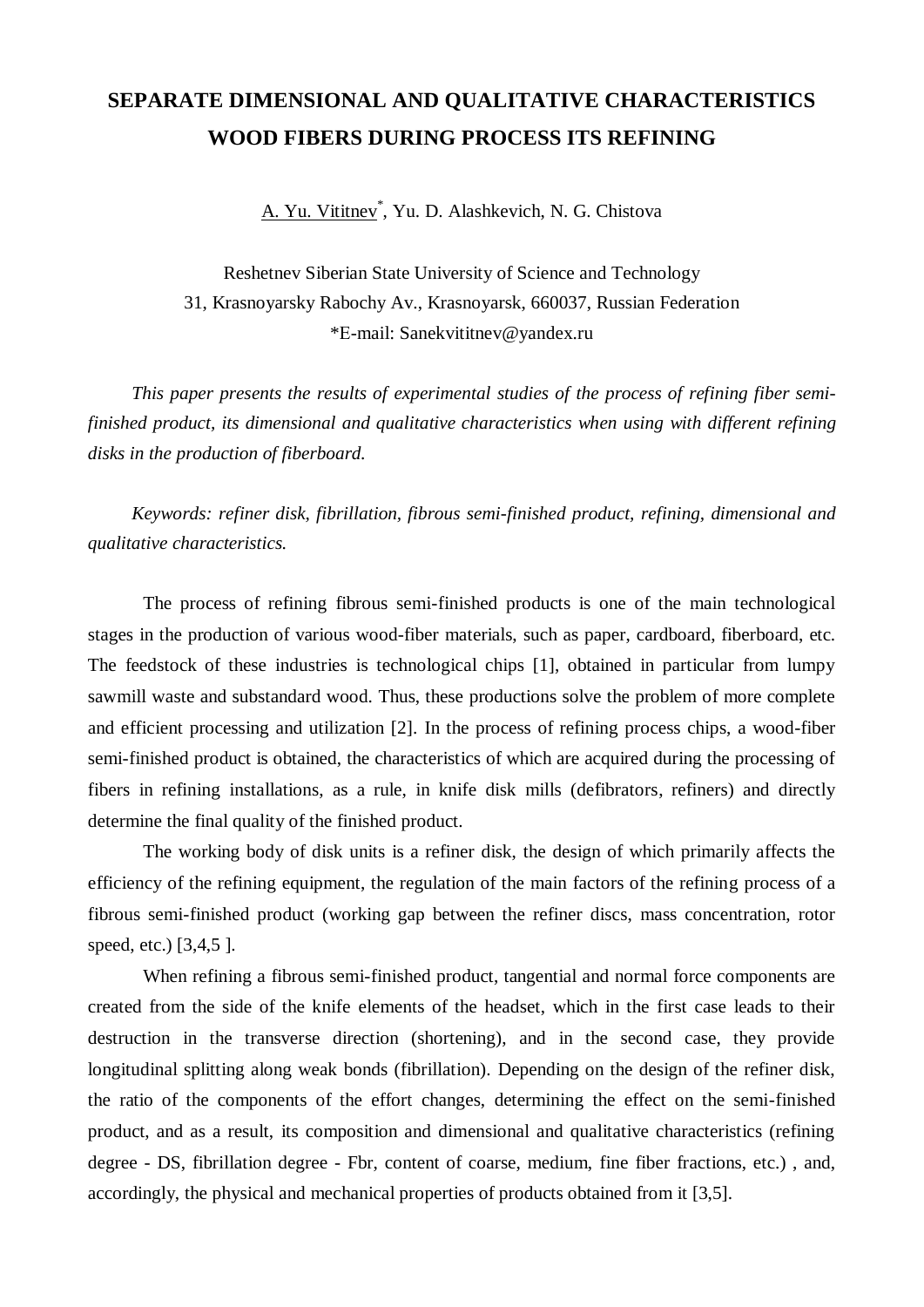Currently, there are many constructions for refiner disk for cellulose and recycled fibers, however, for grinding wood fiber, the pattern of the knife surface has not been given due attention for a long time [3,4], which does not allow the full potential of refining equipment to be revealed in the process of refining wood fiber semi-finished products.

The main technological parameters characterizing the efficiency of the refiner disk are: the number of intersection points (t) of the cutting edges of the rotor knives with the stator knives, second cutting length (Ls), cyclic elementary length (Lω.el.), refining surface (F). According to studies [3,4,5], the smaller the number of intersection points (t) and the larger the value of the second cutting length and, accordingly, the cyclic elementary length, the refining surface, the more the refining disk is characterized by a fibrillating effect, high efficiency of the process of refining fibrous semi-finished products in refining plant.

Thus, when studying the process of refining fibrous semi-finished products in the production of fiberboard by the wet method, a new design of the refining disk was developed, which has a predominantly fibrillating effect on wood fiber, which improves the quality indicators of the semifinished product, and, accordingly, the physical and mechanical properties of the products obtained from it [3]. According to the developed methods for evaluating the efficiency of refiner disk, using modern software for the proposed set, in comparison with the traditional design, the main technological parameters (t, Ls, Lω.el., F) were determined, taking into account their design features and the resulting forces on wood fiber [3,4].

The results of calculations of the main technological parameters, taking into account the design features of refiner disks for the preparation of wood fiber in high-speed disc mills, are summarized in Table 1.

| Width,<br>mm    |                                                 | mm                       | Angle, degrees                                                                    |                                                                         |                          |                                            | Quantity, pcs.     |                                      | $M_{\rm C}$<br>second                        | Number of<br>intersection points,<br>pcs.     |                           | length                              | refiner                                                              |  |
|-----------------|-------------------------------------------------|--------------------------|-----------------------------------------------------------------------------------|-------------------------------------------------------------------------|--------------------------|--------------------------------------------|--------------------|--------------------------------------|----------------------------------------------|-----------------------------------------------|---------------------------|-------------------------------------|----------------------------------------------------------------------|--|
| knife, $\delta$ | $\mathop{\mathrm{cell}}\nolimits$<br>interknife | ᅌ<br>depth,<br><b>TB</b> | $\alpha$<br>$\mathbf{a}$<br>the rotor<br>the<br>$\sigma$<br>setting<br>knife of t | 'ಹ<br>Φ<br>the<br>与<br>stator, $\alpha_1$<br>đ<br>ð<br>aguux<br>0 aunas | repeatability<br>pattern | $E_{\mathfrak{D}}$<br>dynamic<br>crossings | sectors $\pi/\psi$ | repeat<br>with<br>sectors<br>pattern | ω<br>ð<br>length<br>value<br>cutting<br>True | sector<br>disk<br>$\mathbf{\alpha}$<br>$\sin$ | surface<br>disk<br>total. | <b>Cyclic elementary</b><br>吕<br>0e | entire<br>area<br>$\Xi$<br>of the<br>disc<br>$\mathbf{L}$<br>surface |  |
|                 | Traditional design                              |                          |                                                                                   |                                                                         |                          |                                            |                    |                                      |                                              | Rotor speed 980 rpm                           |                           |                                     |                                                                      |  |
| 3               | 9                                               | 9                        | 12,4                                                                              | 168,2                                                                   | 60                       | 24,2                                       | 6                  | 6                                    | 91072                                        | 166                                           | 996                       | 5,59                                | 0,03                                                                 |  |
|                 | Developed design                                |                          |                                                                                   |                                                                         |                          |                                            |                    |                                      |                                              | Rotor speed 980 rpm                           |                           |                                     |                                                                      |  |
| 4               | 6                                               | 6                        | 15                                                                                | 15                                                                      | 30                       | $0 - 15$                                   | 6                  | 12                                   | 136450                                       | 44                                            | 528                       | 15,65                               | $0,06-0,1$                                                           |  |

Table 1 - Design features and technological parameters of refiner disks

When determining the cyclic elementary length (Lω.el.), as is known [3,4,5], an increase in the number of intersection points (contacts) of the rotor knives with the stator knives characterizes and contributes to a greater shortening of the fibers than their fibrillation. According to the results of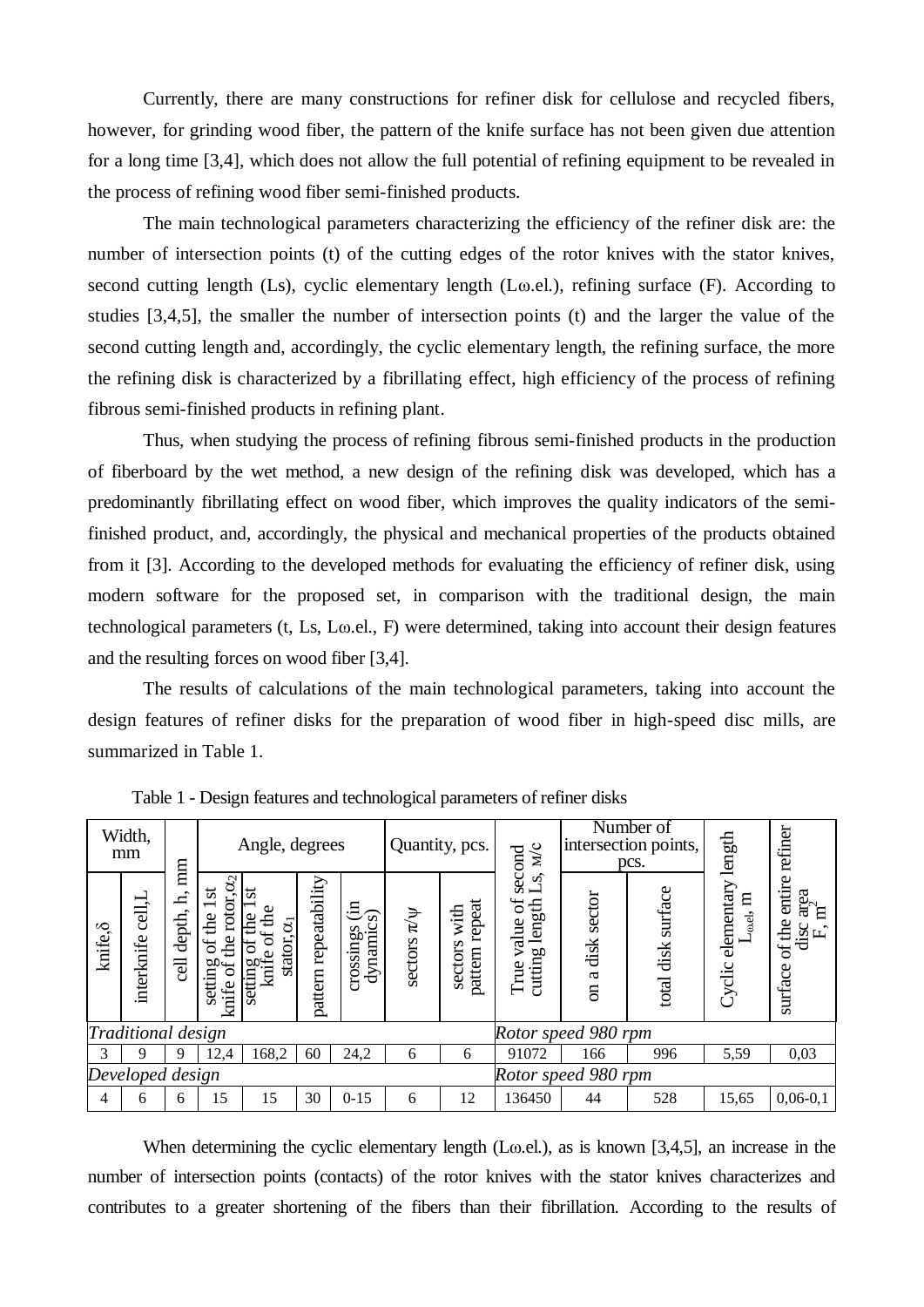calculations of the main technological parameters of the set (Table 1), we can observe that the proposed design, in comparison with the traditional refiner disk, is characterized by a smaller number of knife intersection points (author's design - 528 pcs., traditional - 996 pcs.) and higher values of cyclic elementary length (author's version -15.65 m, traditional -5.59 m), refining surface (author's version - 0.06-0.1 m<sup>2</sup>, traditional -  $0.03 \text{ m}^2$ ). The decrease in the number of contacts with an increase in technological parameters is ensured by a decrease in the angle of crossing of the rotor and stator knives, indicating the predominance of the normal components of the forces over the tangents, causing the fibrillating effect of the headset [3,4,5]. The traditional design of the refiner disk used in the production of fiberboard does not provide high values of technological parameters and belongs to the shortening type.

In order to confirm the theoretical data obtained, numerous experimental studies were carried out on the process of refining a semi-finished wood product, implemented on a semi-industrial disk mill MD on the basis of the MAPT laboratory of the Reshetnev Siberian State University of Science and Technology using the developed design of the refiner disk, all other things being equal, the conditions for the production of fiberboard. As an example, Figure 1 a-c shows the dependences of the dimensional and qualitative characteristics of a semi-finished wood fiber product (degree of refining - DS), degree of fibrillation - Fbr, %, content of fine fiber fraction in the total mass - Ff, %) on the value of the working gap (z) between grinding discs obtained at a mass concentration  $(c) = 2.5\%$ .



Figure 1 - The influence of the working gap on the dimensional and qualitative characteristics of the semi-finished product

Refining was subjected to wood fiber with initial quality indicators: DS=12 DS; Fbr=20%; Ff=22%).

From the graphical dependencies presented in Figure 1 (a-c), it can be seen that with an increase in the working gap (z), the increase in the degree of grinding decreases, as a result of a decrease in the specific pressure in the gap between the rotor and stator knives. Along with a slight decrease in the degree of refining, there is an increase in the number of fibrillated fibers of the semifinished product with a working gap of  $\approx 0.08$ -0.1 mm, as well as a decrease in the intensity of the formation of fine fibers. It should be noted that even with an increase in the specific pressure, the formation of a fine fraction of fibers is weakly expressed. The increase in the degree of refining of the